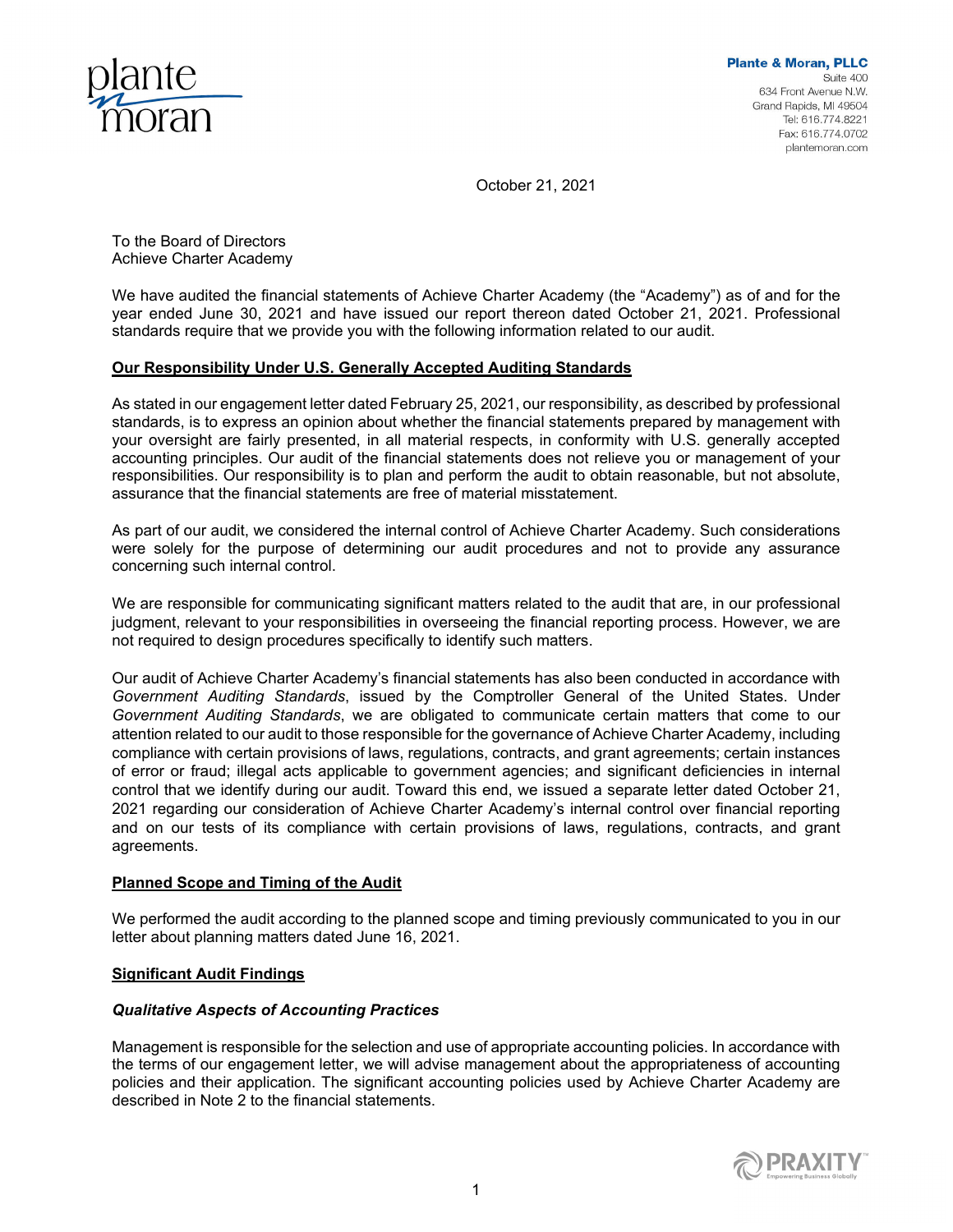No new accounting policies were adopted, and the application of existing policies was not changed during 2021.

We noted no transactions entered into by the Academy during the year for which there is a lack of authoritative guidance or consensus.

We noted no significant transactions that have been recognized in the financial statements in a different period than when the transaction occurred.

Accounting estimates are an integral part of the financial statements prepared by management and are based on management's knowledge and experience about past and current events and assumptions about future events. Certain accounting estimates are particularly sensitive because of their significance to the financial statements and because of the possibility that future events affecting them may differ significantly from those expected.

There were no significant balances, amounts, or disclosures in the financial statements based on sensitive management estimates.

The disclosures in the financial statements are neutral, consistent, and clear.

## *Difficulties Encountered in Performing the Audit*

We encountered no significant difficulties in dealing with management in performing and completing our audit.

#### *Disagreements with Management*

For the purpose of this letter, professional standards define a disagreement with management as a financial accounting, reporting, or auditing matter, whether or not resolved to our satisfaction, that could be significant to the financial statements or the auditor's report.

We are pleased to report that no such disagreements arose during the course of our audit.

## *Corrected and Uncorrected Misstatements*

Professional standards require us to accumulate all known and likely misstatements identified during the audit, other than those that are trivial, and communicate them to the appropriate level of management.

We did not detect any misstatements as a result of audit procedures.

#### *Significant Findings or Issues*

We generally discuss a variety of matters, including the application of accounting principles and auditing standards, business conditions affecting the Academy, and business plans and strategies that may affect the risks of material misstatement, with management each year prior to our retention as the Academy's auditors. However, these discussions occurred in the normal course of our professional relationship, and our responses were not a condition of our retention.

### *Management Representations*

We have requested certain representations from management that are included in the management representation letter dated October 21, 2021.